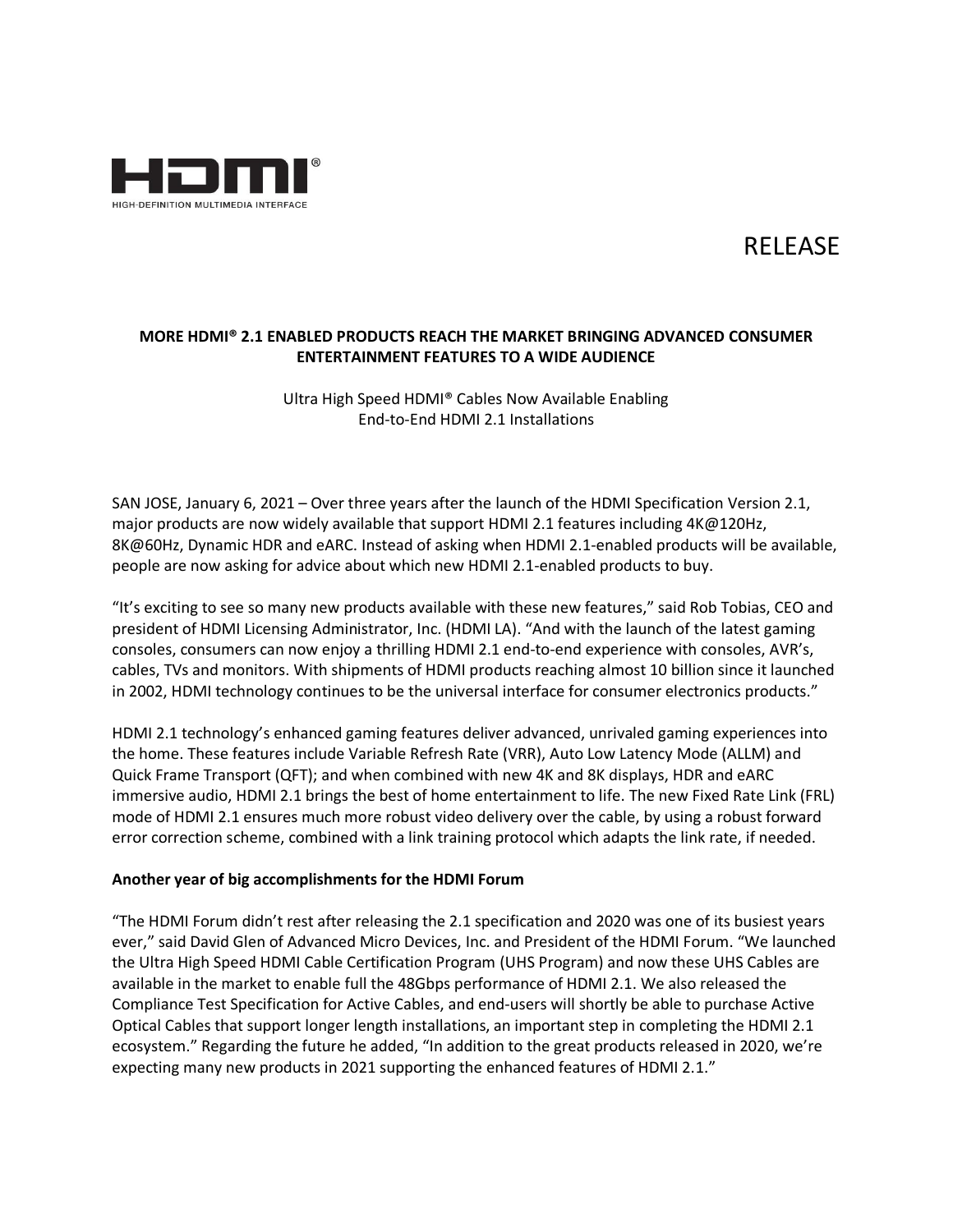The mandatory UHS Program ensures that quality Ultra High Speed HDMI® Cables reach the market and support 4K and 8K video, HDR, VRR, eARC and all other HDMI 2.1 features, and cables are required to affix an Ultra High Speed HDMI Certification Label to each package notifying consumers of the certification status of the product. These Certified cable designs must pass rigorous testing requirements for 48G signal performance and pass new state-of-the-art EMI tests designed to minimize interference with Wi-Fi, Bluetooth and other radio frequencies.



The HDMI Forum is also promoting HDMI Cable Power. With this feature, active HDMI Cables can now be powered directly from the HDMI Connector, without attaching a separate power cable. This makes attaching and using active HDMI Cables as easy as using passive, wired HDMI Cables.

## **Shipments of Premium High Speed HDMI Cables grow along with expansion of 4K content distribution**

With the explosion of 4K content, this cable is vital to both the consumer and commercial sectors connecting 4K cable, satellite and IPTV set top boxes to TVs. It is specified globally for use by service providers for in-home installations. It also requires packaging to display the Premium HDMI Cable Certification Label for added verification of compliance and to prevent counterfeiting; this cable certification program is also administered by HDMI LA.

## **HDMI LA Ramps Up International Enforcement of Counterfeit Products**

HDMI LA ensures licensed and compliant products reach the market and works with international law enforcement and customs and borders officials to conduct factory raids, product seizures and takedowns of counterfeit product listings on e-commerce and social media. This benefits the licensed HDMI Adopters and authorized resellers and ensures end-users can purchase legitimate products, enabling a seamless plug-and-play experience.